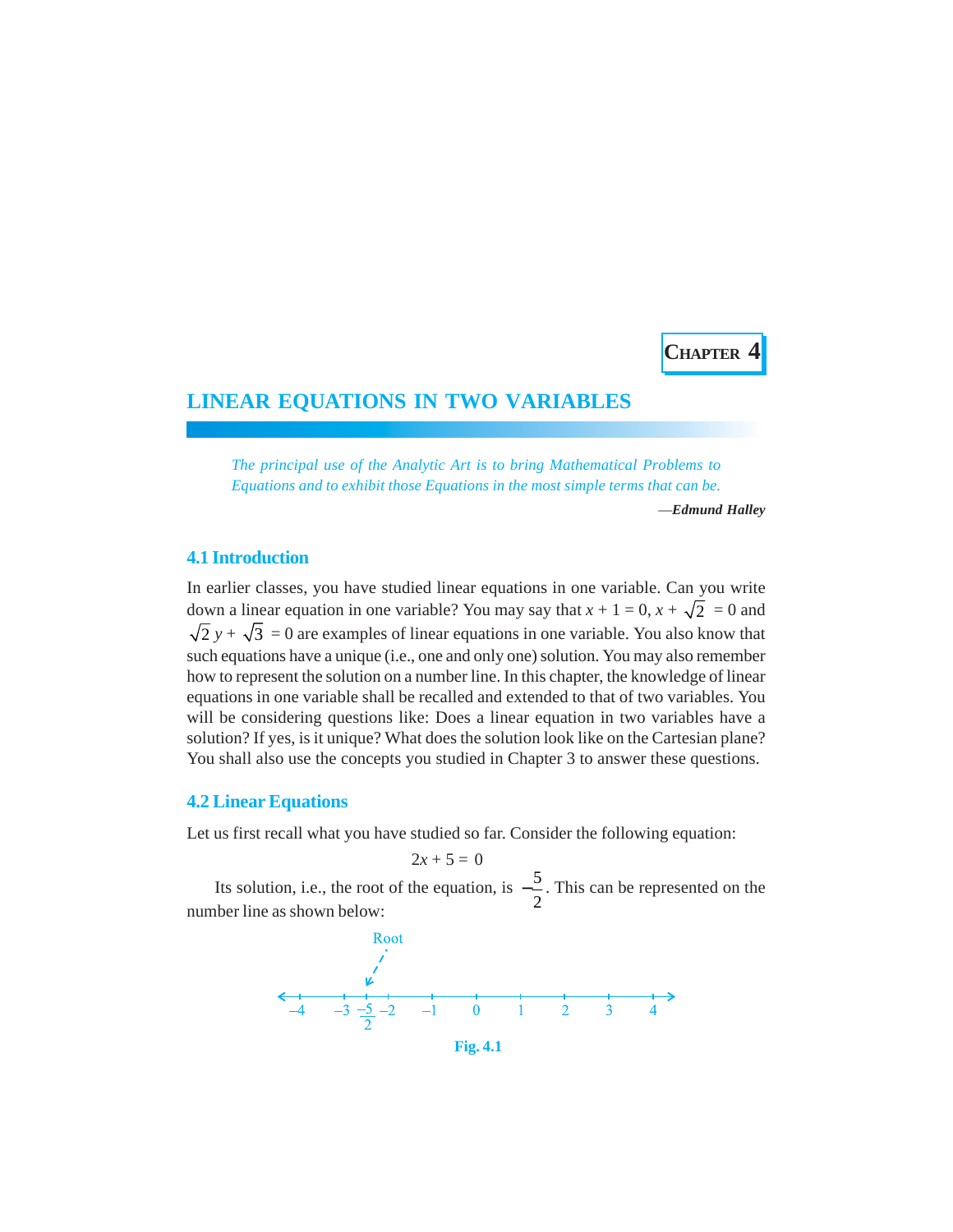While solving an equation, you must always keep the following points in mind:

The solution of a linear equation is not affected when:

- (i) the same number is added to (or subtracted from) both the sides of the equation.
- (ii) you multiply or divide both the sides of the equation by the same non-zero number.

Let us now consider the following situation:

In a One-day International Cricket match between India and Sri Lanka played in Nagpur, two Indian batsmen together scored 176 runs. Express this information in the form of an equation.

Here, you can see that the score of neither of them is known, i.e., there are two unknown quantities. Let us use *x* and *y* to denote them. So, the number of runs scored by one of the batsmen is *x*, and the number of runs scored by the other is *y*. We know that

$$
x + y = 176,
$$

which is the required equation.

This is an example of a linear equation in two variables. It is customary to denote the variables in such equations by  $x$  and  $y$ , but other letters may also be used. Some examples of linear equations in two variables are:

$$
1.2s + 3t = 5
$$
,  $p + 4q = 7$ ,  $\pi u + 5v = 9$  and  $3 = \sqrt{2}x - 7y$ .

Note that you can put these equations in the form  $1.2s + 3t - 5 = 0$ ,  $p + 4q - 7 = 0$ ,  $\pi u + 5v - 9 = 0$  and  $\sqrt{2}x - 7y - 3 = 0$ , respectively.

So, any equation which can be put in the form  $ax + by + c = 0$ , where *a*, *b* and *c* are real numbers, and *a* and *b* are not both zero, is called a *linear equation in two variables*. This means that you can think of many many such equations.

**Example 1 :** Write each of the following equations in the form  $ax + by + c = 0$  and indicate the values of *a*, *b* and *c* in each case:

(i)  $2x + 3y = 4.37$  (ii)  $x - 4 = \sqrt{3} y$  (iii)  $4 = 5x - 3y$  (iv)  $2x = y$ 

**Solution :** (i)  $2x + 3y = 4.37$  can be written as  $2x + 3y - 4.37 = 0$ . Here  $a = 2$ ,  $b = 3$ and  $c = -4.37$ .

- (ii) The equation  $x 4 = \sqrt{3} y$  can be written as  $x \sqrt{3} y 4 = 0$ . Here  $a = 1$ ,  $b = -\sqrt{3}$  and  $c = -4$ .
- (iii) The equation  $4 = 5x 3y$  can be written as  $5x 3y 4 = 0$ . Here  $a = 5$ ,  $b = -3$ and  $c = -4$ . Do you agree that it can also be written as  $-5x + 3y + 4 = 0$ ? In this case  $a = -5$ ,  $b = 3$  and  $c = 4$ .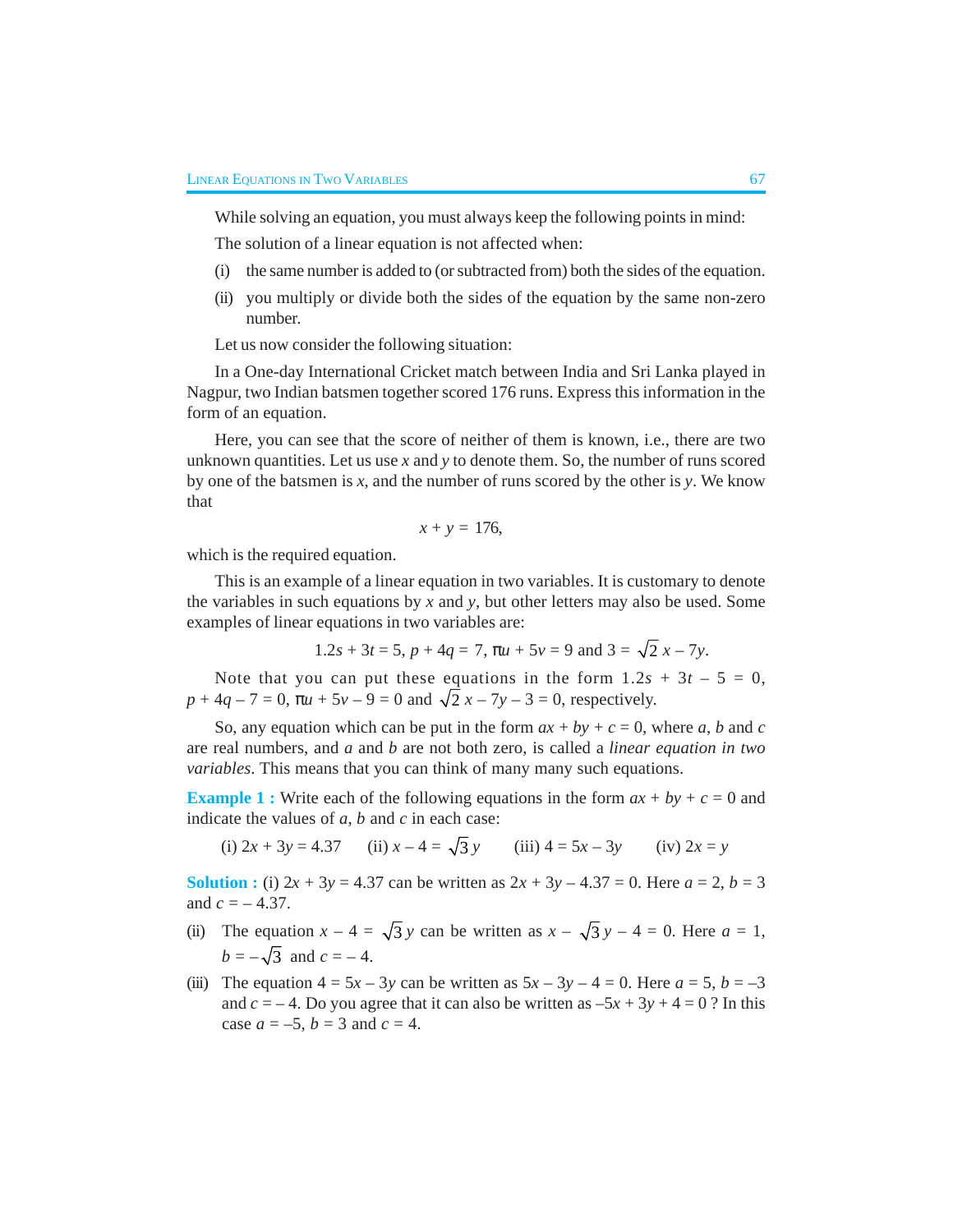(iv) The equation  $2x = y$  can be written as  $2x - y + 0 = 0$ . Here  $a = 2$ ,  $b = -1$  and  $c = 0$ .

Equations of the type  $ax + b = 0$  are also examples of linear equations in two variables because they can be expressed as

$$
ax + 0.y + b = 0
$$

For example,  $4 - 3x = 0$  can be written as  $-3x + 0. y + 4 = 0$ .

**Example 2 :** Write each of the following as an equation in two variables:

(i) 
$$
x = -5
$$
 (ii)  $y = 2$  (iii)  $2x = 3$  (iv)  $5y = 2$ 

**Solution :** (i)  $x = -5$  can be written as  $1 \cdot x + 0 \cdot y = -5$ , or  $1 \cdot x + 0 \cdot y + 5 = 0$ .

(ii)  $y = 2$  can be written as  $0 \cdot x + 1 \cdot y = 2$ , or  $0 \cdot x + 1 \cdot y - 2 = 0$ .

- (iii)  $2x = 3$  can be written as  $2x + 0. y 3 = 0$ .
- (iv)  $5y = 2$  can be written as  $0.x + 5y 2 = 0$ .

#### **EXERCISE 4.1**

**1.** The cost of a notebook is twice the cost of a pen. Write a linear equation in two variables to represent this statement.

(Take the cost of a notebook to be  $\bar{x}$  x and that of a pen to be  $\bar{z}$  y).

**2.** Express the following linear equations in the form  $ax + by + c = 0$  and indicate the values of *a*, *b* and *c* in each case:

(i) 
$$
2x + 3y = 9.3\overline{5}
$$
 (ii)  $x - \frac{y}{5} - 10 = 0$  (iii)  $-2x + 3y = 6$  (iv)  $x = 3y$   
\n(v)  $2x = -5y$  (vi)  $3x + 2 = 0$  (vii)  $y - 2 = 0$  (viii)  $5 = 2x$ 

# **4.3 Solution of a Linear Equation**

You have seen that every linear equation in one variable has a unique solution. What can you say about the solution of a linear equation involving two variables? As there are two variables in the equation, a solution means a pair of values, one for *x* and one for *y* which satisfy the given equation. Let us consider the equation  $2x + 3y = 12$ . Here,  $x = 3$  and  $y = 2$  is a solution because when you substitute  $x = 3$  and  $y = 2$  in the equation above, you find that

$$
2x + 3y = (2 \times 3) + (3 \times 2) = 12
$$

This solution is written as an ordered pair (3, 2), first writing the value for *x* and then the value for *y*. Similarly, (0, 4) is also a solution for the equation above.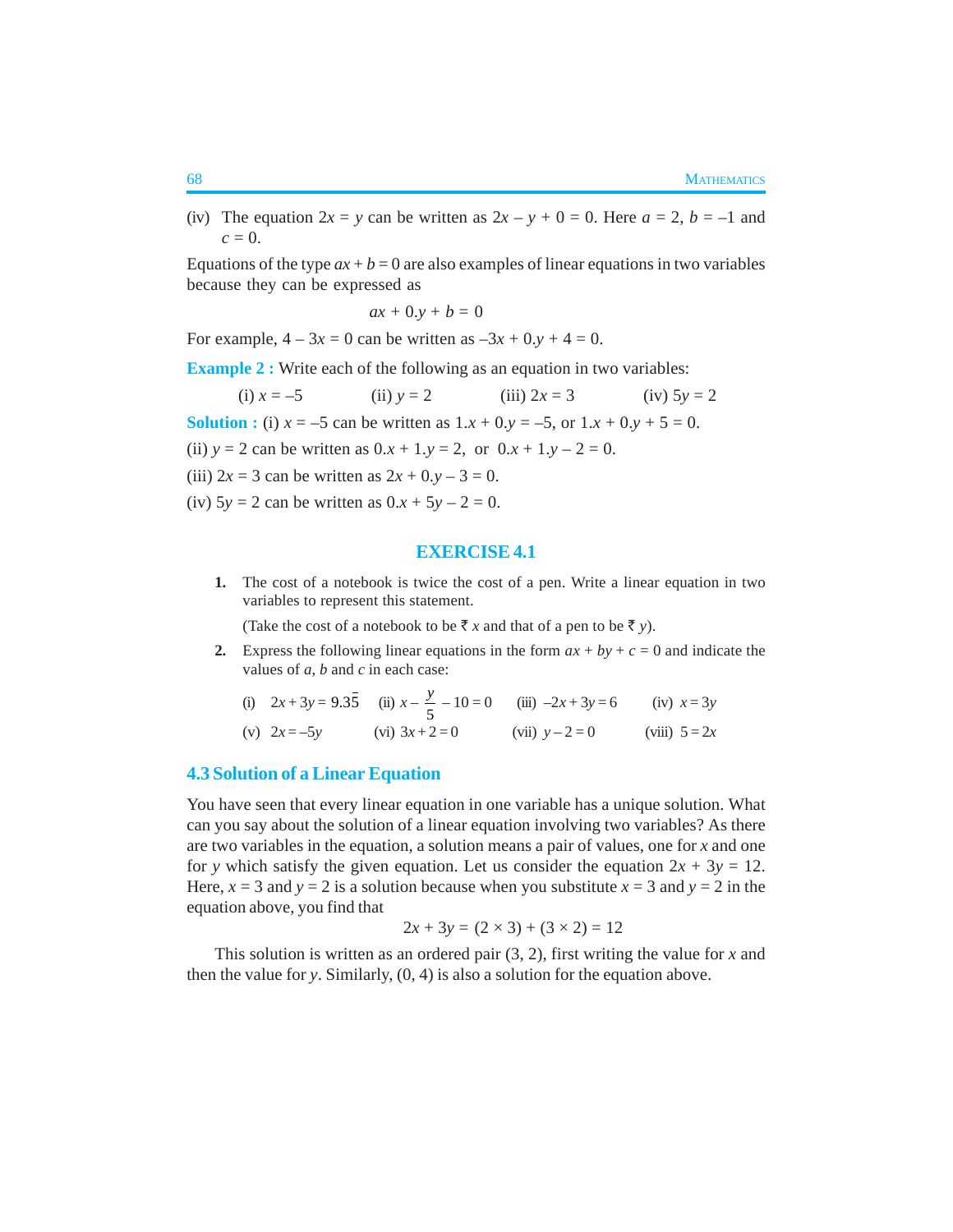On the other hand,  $(1, 4)$  is not a solution of  $2x + 3y = 12$ , because on putting  $x = 1$  and  $y = 4$  we get  $2x + 3y = 14$ , which is not 12. Note that (0, 4) is a solution but not (4, 0).

You have seen at least two solutions for  $2x + 3y = 12$ , i.e.,  $(3, 2)$  and  $(0, 4)$ . Can you find any other solution? Do you agree that (6, 0) is another solution? Verify the same. In fact, we can get many many solutions in the following way. Pick a value of your choice for *x* (say  $x = 2$ ) in  $2x + 3y = 12$ . Then the equation reduces to  $4 + 3y = 12$ , which is a linear equation in one variable. On solving this, you get  $y = \frac{8}{3}$ . So  $\left(2, \frac{8}{3}\right)$  is another solution of  $2x + 3y = 12$ . Similarly, choosing  $x = -5$ , you find that the equation becomes  $-10 + 3y = 12$ . This gives  $y = \frac{22}{3}$ . So,  $\left(-5, \frac{22}{3}\right)$ is another solution of

 $2x + 3y = 12$ . So there is no end to different solutions of a linear equation in two variables. That is, *a linear equation in two variables has infinitely many solutions.*

**Example 3 :** Find four different solutions of the equation  $x + 2y = 6$ . **Solution :** By inspection,  $x = 2$ ,  $y = 2$  is a solution because for  $x = 2$ ,  $y = 2$ 

$$
x + 2y = 2 + 4 = 6
$$

Now, let us choose  $x = 0$ . With this value of x, the given equation reduces to  $2y = 6$ which has the unique solution  $y = 3$ . So  $x = 0$ ,  $y = 3$  is also a solution of  $x + 2y = 6$ . Similarly, taking  $y = 0$ , the given equation reduces to  $x = 6$ . So,  $x = 6$ ,  $y = 0$  is a solution of  $x + 2y = 6$  as well. Finally, let us take  $y = 1$ . The given equation now reduces to  $x + 2 = 6$ , whose solution is given by  $x = 4$ . Therefore, (4, 1) is also a solution of the given equation. So four of the infinitely many solutions of the given equation are:

$$
(2, 2), (0, 3), (6, 0)
$$
 and  $(4, 1)$ .

**Remark :** Note that an easy way of getting a solution is to take  $x = 0$  and get the corresponding value of *y*. Similarly, we can put  $y = 0$  and obtain the corresponding value of *x*.

**Example 4 :** Find two solutions for each of the following equations:

(i)  $4x + 3y = 12$ (ii)  $2x + 5y = 0$ (iii)  $3y + 4 = 0$ 

**Solution :** (i) Taking  $x = 0$ , we get  $3y = 12$ , i.e.,  $y = 4$ . So, (0, 4) is a solution of the given equation. Similarly, by taking  $y = 0$ , we get  $x = 3$ . Thus, (3, 0) is also a solution. (ii) Taking  $x = 0$ , we get  $5y = 0$ , i.e.,  $y = 0$ . So  $(0, 0)$  is a solution of the given equation.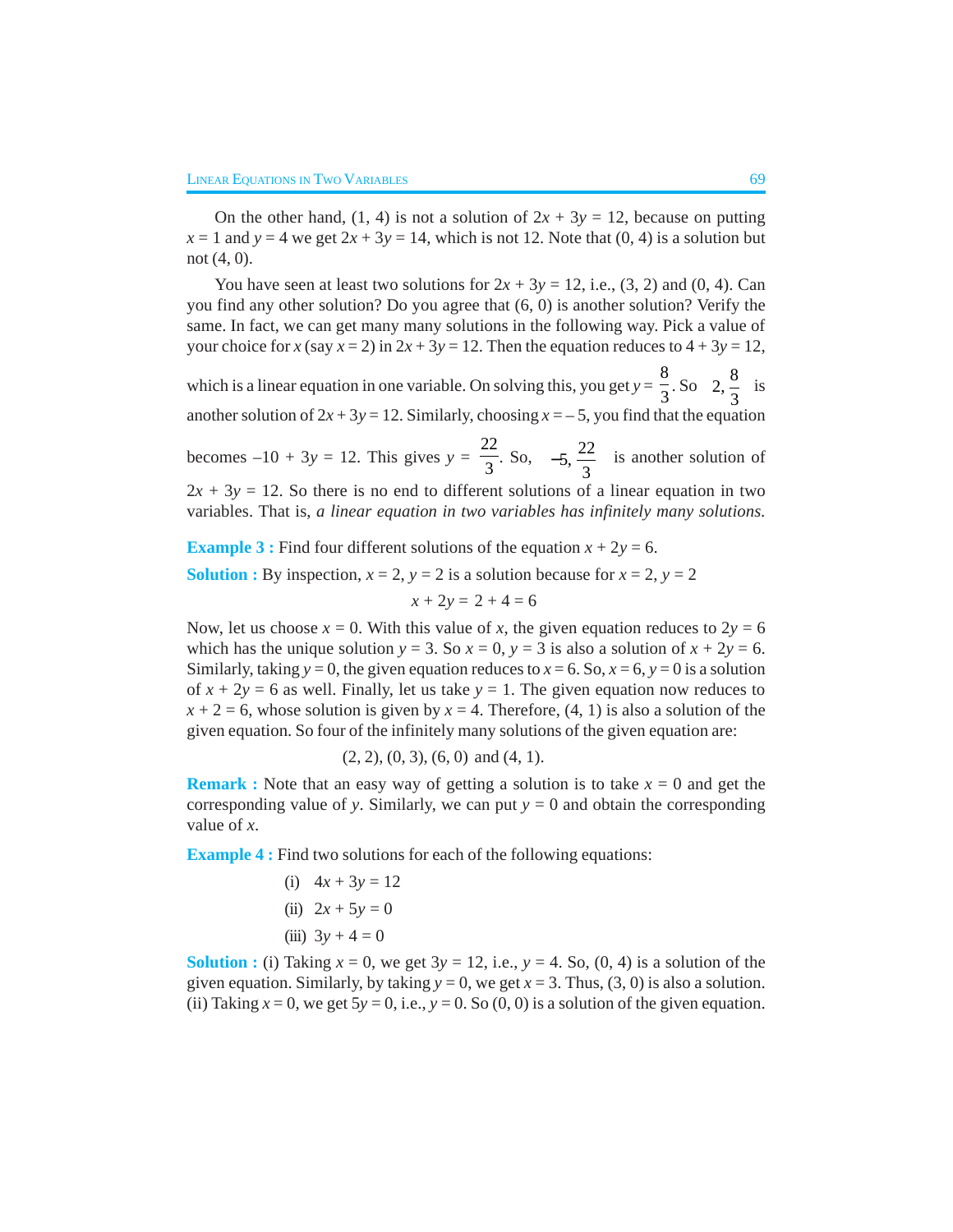Now, if you take  $y = 0$ , you again get  $(0, 0)$  as a solution, which is the same as the earlier one. To get another solution, take  $x = 1$ , say. Then you can check that the corresponding value of *y* is  $-\frac{2}{5}$ .  $-\frac{2}{5}$ . So  $\left(1, -\frac{2}{5}\right)$  is another solution of  $2x + 5y = 0$ . (iii) Writing the equation  $3y + 4 = 0$  as  $0 \cdot x + 3y + 4 = 0$ , you will find that  $y = -\frac{4}{3}$  for any value of *x*. Thus, two solutions can be given as  $\left(0, -\frac{4}{3}\right)$  and  $\left(1, -\frac{4}{3}\right)$ .

#### **EXERCISE 4.2**

- **1.** Which one of the following options is true, and why?
	- $y = 3x + 5$  has

```
(i) a unique solution, (ii) only two solutions, (iii) infinitely many solutions
```
- **2.** Write four solutions for each of the following equations:
	- (i)  $2x + y = 7$  (ii)  $\pi x + y = 9$  (iii)  $x = 4y$
- **3.** Check which of the following are solutions of the equation  $x 2y = 4$  and which are not:
	- (i)  $(0, 2)$  (ii)  $(2, 0)$  (iii)  $(4, 0)$ (iv)  $(\sqrt{2}, 4\sqrt{2})$  (v) (1, 1)
- **4.** Find the value of *k*, if  $x = 2$ ,  $y = 1$  is a solution of the equation  $2x + 3y = k$ .

# **4.4 Graph of a Linear Equation in Two Variables**

So far, you have obtained the solutions of a linear equation in two variables algebraically. Now, let us look at their geometric representation. You know that each such equation has infinitely many solutions. How can we show them in the coordinate plane? You may have got some indication in which we write the solution as pairs of values. The solutions of the linear equation in Example 3, namely,

$$
x + 2y = 6 \tag{1}
$$

can be expressed in the form of a table as follows by writing the values of *y* below the corresponding values of *x* :

**Table 1**

| $\mathbf{v}$<br>$\boldsymbol{\lambda}$ |  |  | $\sim$ $\sim$ $\sim$ |
|----------------------------------------|--|--|----------------------|
|                                        |  |  | $\sim$ $\sim$ $\sim$ |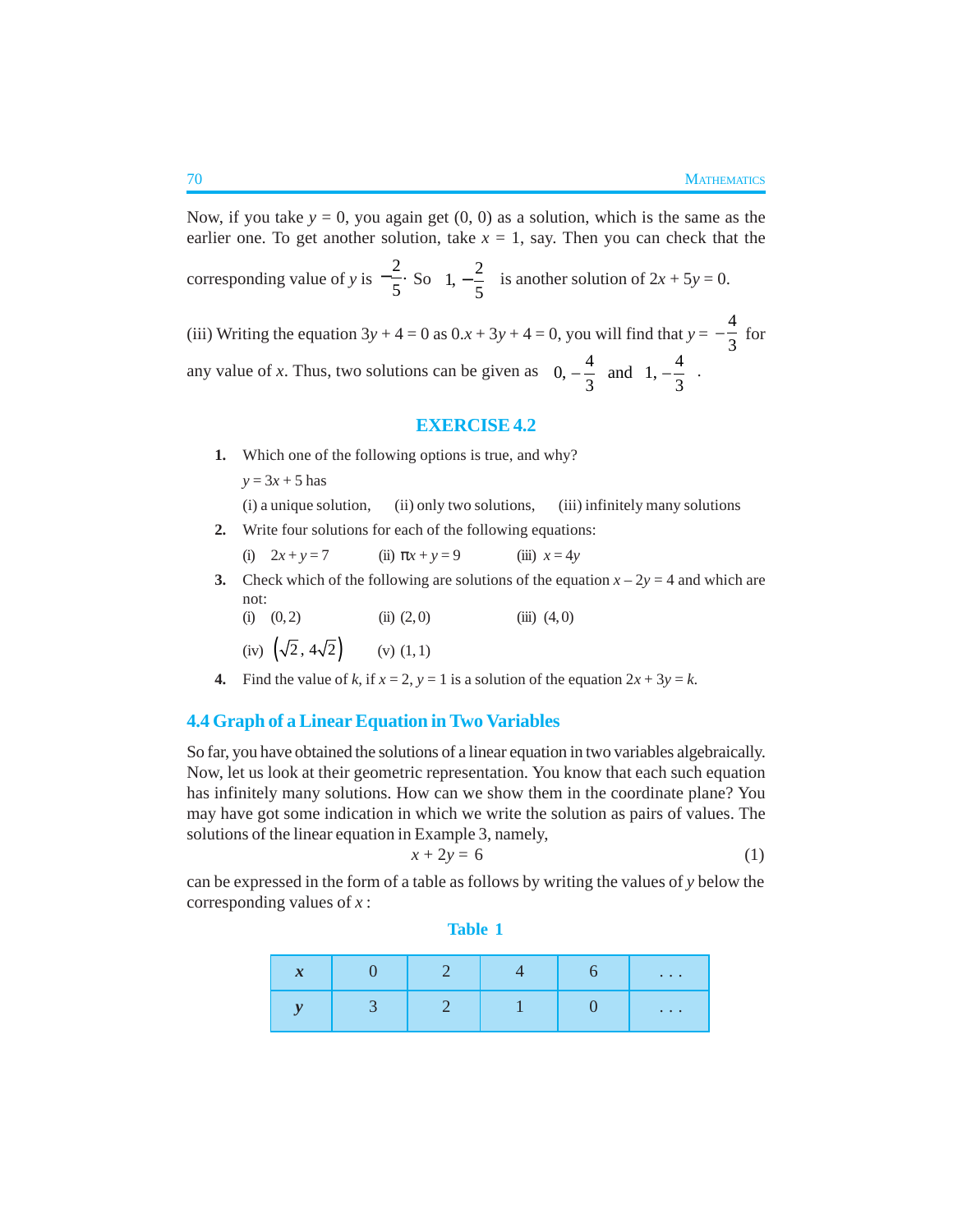In the previous chapter, you studied how to plot the points on a graph paper. Let us plot the points (0, 3), (2, 2), (4, 1) and (6, 0) on a graph paper. Now join any two of these points and obtain a line. Let us call this as line AB (see Fig. 4.2).

Do you see that the other two points also lie on the line AB? Now, pick another point on this line, say  $(8, -1)$ . Is this a solution? In fact,  $8 + 2(-1) = 6$ . So,  $(8, -1)$  is a solution. Pick any other point on this line AB and verify whether its coordinates satisfy the equation or not. Now, take



any point not lying on the line AB, say (2, 0). Do its coordinates satisfy the equation? Check, and see that they do not.

Let us list our observations:

- 1. Every point whose coordinates satisfy Equation (1) lies on the line AB.
- 2. Every point  $(a, b)$  on the line AB gives a solution  $x = a$ ,  $y = b$  of Equation (1).
- 3. Any point, which does not lie on the line AB, is not a solution of Equation (1).

So, you can conclude that every point on the line satisfies the equation of the line and every solution of the equation is a point on the line. In fact, a linear equation in two variables is represented geometrically by a line whose points make up the collection of solutions of the equation. This is called the *graph* of the linear equation. So, to obtain the graph of a linear equation in two variables, it is enough to plot two points corresponding to two solutions and join them by a line. However, it is advisable to plot more than two such points so that you can immediately check the correctness of the graph.

**Remark :** The reason that a, degree one, polynomial equation  $ax + by + c = 0$  is called a *linear* equation is that its geometrical representation is a straight line.

**Example 5 :** Given the point (1, 2), find the equation of a line on which it lies. How many such equations are there?

**Solution :** Here  $(1, 2)$  is a solution of a linear equation you are looking for. So, you are looking for any line passing through the point (1, 2). One example of such a linear equation is  $x + y = 3$ . Others are  $y - x = 1$ ,  $y = 2x$ , since they are also satisfied by the coordinates of the point  $(1, 2)$ . In fact, there are infinitely many linear equations which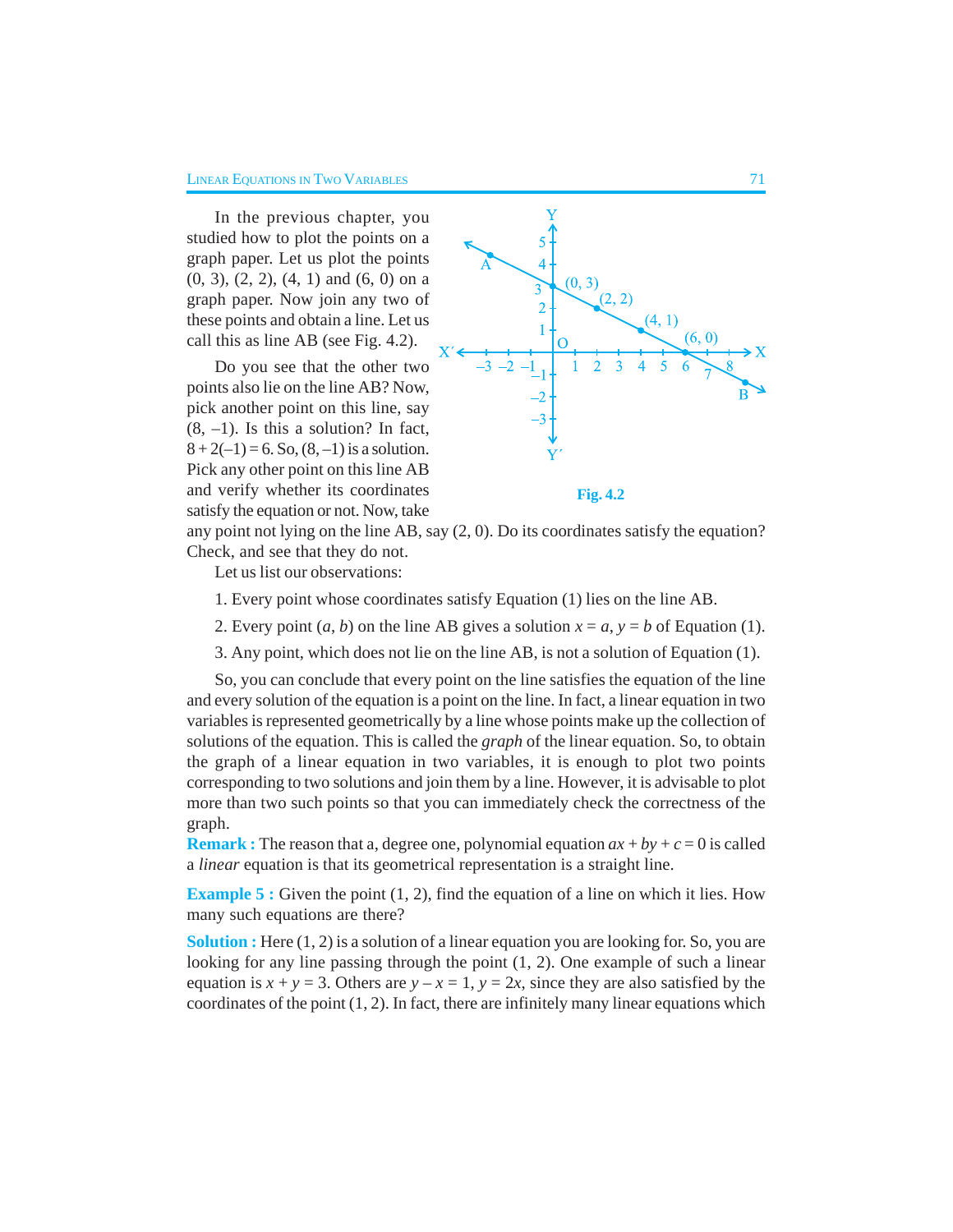are satisfied by the coordinates of the point  $(1, 2)$ . Can you see this pictorially?

**Example 6 :** Draw the graph of  $x + y = 7$ . **Solution :** To draw the graph, we need at least two solutions of the equation. You can check that  $x = 0$ ,  $y = 7$ , and  $x = 7$ ,  $y = 0$  are solutions of the given equation. So, you can use the following table to draw the graph:





Draw the graph by plotting the two points from Table 2 and then by joining the same by a line (see Fig. 4.3).

**Fig. 4.3**

**Example 7 :** You know that the force applied on a body is directly proportional to the acceleration produced in the body. Write an equation to express this situation and plot the graph of the equation.

**Solution :** Here the variables involved are force and acceleration. Let the force applied be *y* units and the acceleration produced be *x* units. From ratio and proportion, you can express this fact as  $y = kx$ , where *k* is a constant. (From your study of science, you know that *k* is actually the mass of the body.)

Now, since we do not know what *k* is, we cannot draw the precise graph of  $y = kx$ . However, if we give a certain value to *k*, then we can draw the graph. Let us take  $k = 3$ , i.e., we draw the line representing  $y = 3x$ .

For this we find two of its solutions, say  $(0, 0)$  and (2, 6) (see Fig. 4.4).

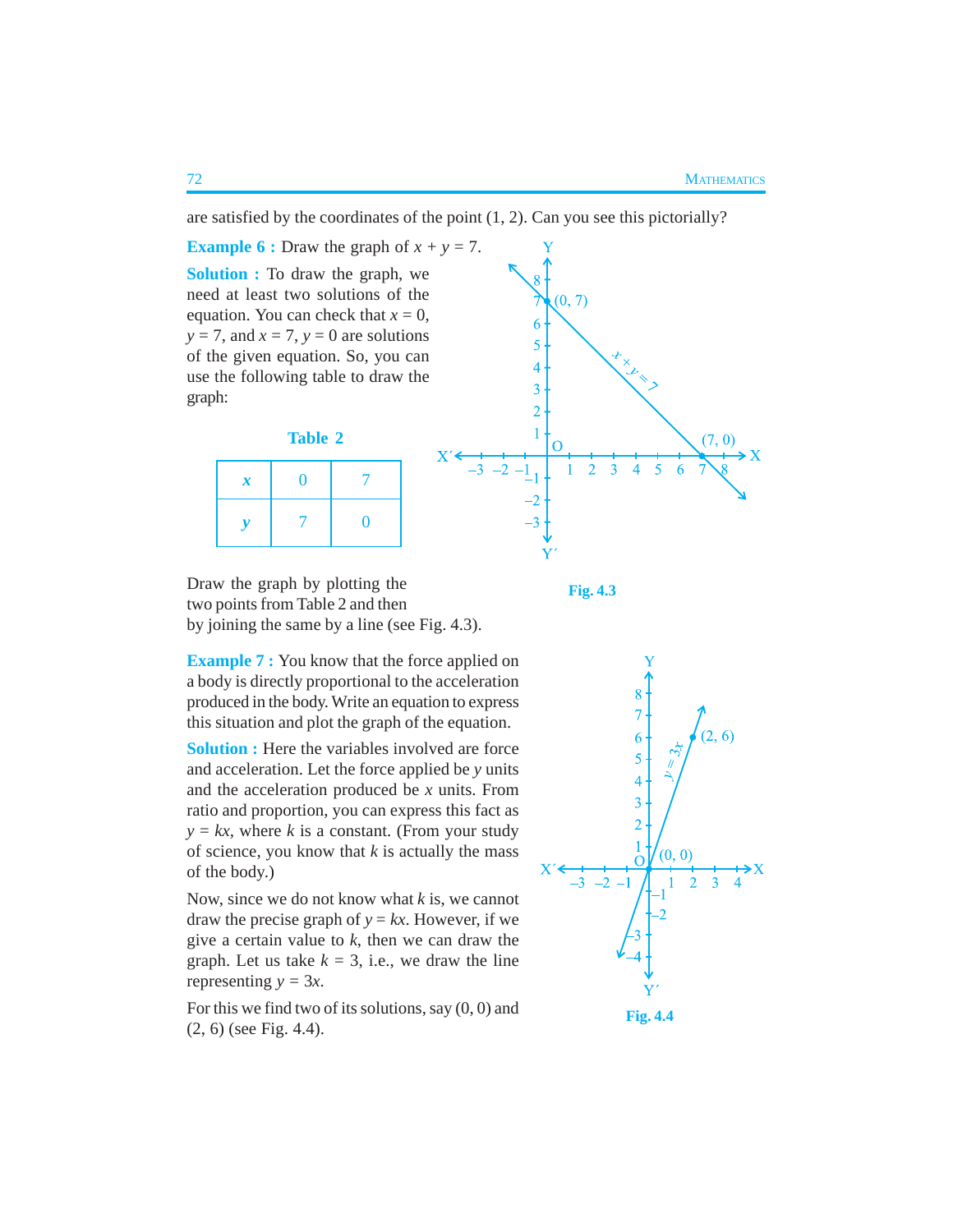From the graph, you can see that when the force applied is 3 units, the acceleration produced is 1 unit. Also, note that (0, 0) lies on the graph which means the acceleration produced is 0 units, when the force applied is 0 units.

**Remark :** The graph of the equation of the form  $y = kx$  is a line which always passes through the origin.

**Example 8 :** For each of the graphs given in Fig. 4.5 select the equation whose graph it is from the choices given below:

(a) For Fig. 4.5 (i), (i)  $x + y = 0$  (ii)  $y = 2x$  (iii)  $y = x$  (iv)  $y = 2x + 1$ (b) For Fig. 4.5 (ii), (i)  $x + y = 0$  (ii)  $y = 2x$  (iii)  $y = 2x + 4$  (iv)  $y = x - 4$ (c) For Fig. 4.5 (iii), (i)  $x + y = 0$  (ii)  $y = 2x$  (iii)  $y = 2x + 1$  (iv)  $y = 2x - 4$  $\mathcal{D}$  $(0, 0)$ Ÿ  $(1, 6)$  $\Omega$ **(i)** $(0, 4)$  $-2)$  $(1,$  $(0, -4)$ **(ii) (iii)**

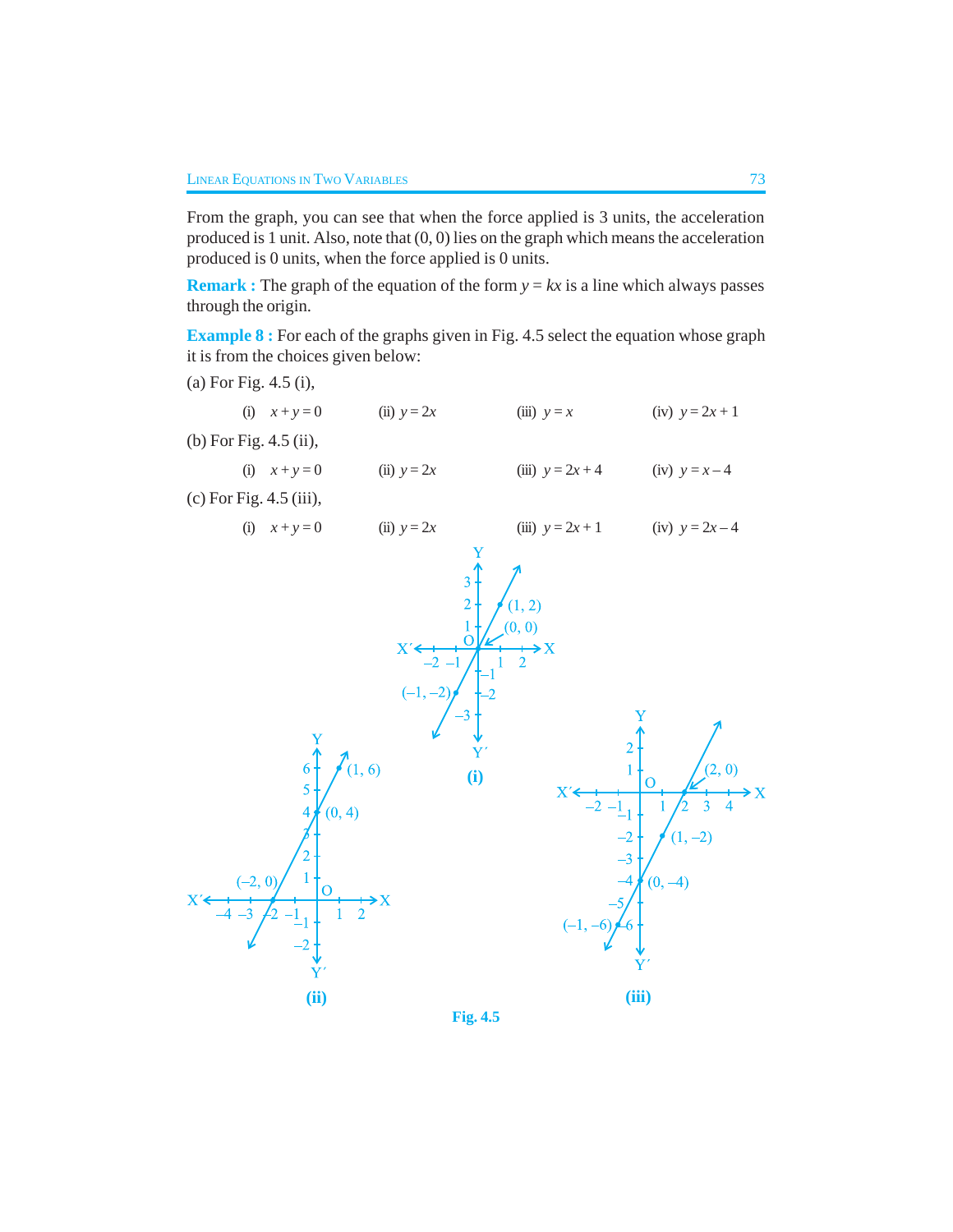**Solution :** (a) In Fig. 4.5 (i), the points on the line are  $(-1, -2)$ ,  $(0, 0)$ ,  $(1, 2)$ . By inspection,  $y = 2x$  is the equation corresponding to this graph. You can find that the *y*-coordinate in each case is double that of the *x*-coordinate.

(b) In Fig. 4.5 (ii), the points on the line are  $(-2, 0)$ ,  $(0, 4)$ ,  $(1, 6)$ . You know that the coordinates of the points of the graph (line) satisfy the equation  $y = 2x + 4$ . So,  $y = 2x + 4$  is the equation corresponding to the graph in Fig. 4.5 (ii).

(c) In Fig. 4.5 (iii), the points on the line are  $(-1, -6)$ ,  $(0, -4)$ ,  $(1, -2)$ ,  $(2, 0)$ . By inspection, you can see that  $y = 2x - 4$  is the equation corresponding to the given graph (line).

### **EXERCISE 4.3**

**1.** Draw the graph of each of the following linear equations in two variables:

(i) 
$$
x + y = 4
$$
 (ii)  $x - y = 2$  (iii)  $y = 3x$  (iv)  $3 = 2x + y$ 

- **2.** Give the equations of two lines passing through (2, 14). How many more such lines are there, and why?
- **3.** If the point (3, 4) lies on the graph of the equation  $3y = ax + 7$ , find the value of *a*.
- **4.** The taxi fare in a city is as follows: For the first kilometre, the fare is  $\bar{\tau}$  8 and for the subsequent distance it is  $\bar{z}$  5 per km. Taking the distance covered as *x* km and total fare as  $\bar{\tau}$  y, write a linear equation for this information, and draw its graph.
- **5.** From the choices given below, choose the equation whose graphs are given in Fig. 4.6 and Fig. 4.7.

| For Fig. 4.6                                                     | <b>For Fig. 4.7</b>                                                  |  |  |
|------------------------------------------------------------------|----------------------------------------------------------------------|--|--|
| (i)<br>$y = x$                                                   | $y = x + 2$<br>(i)                                                   |  |  |
| (ii)<br>$x+y=0$                                                  | (ii) $y = x - 2$                                                     |  |  |
| (iii) $y = 2x$                                                   | (iii) $y = -x + 2$                                                   |  |  |
| (iv) $2 + 3y = 7x$                                               | Y<br>(iv) $x + 2y = 6$                                               |  |  |
| $\overline{2}$<br>(0, 0)<br>X<br>X<br>3<br>$(\bar{1}, -1)$<br>Y' | 4<br>$(-1, 3)$<br>(0, 2)<br>(2, 0)<br>X'<br>۰x<br>$-3$<br>${\rm Y'}$ |  |  |
| <b>Fig. 4.6</b>                                                  | <b>Fig. 4.7</b>                                                      |  |  |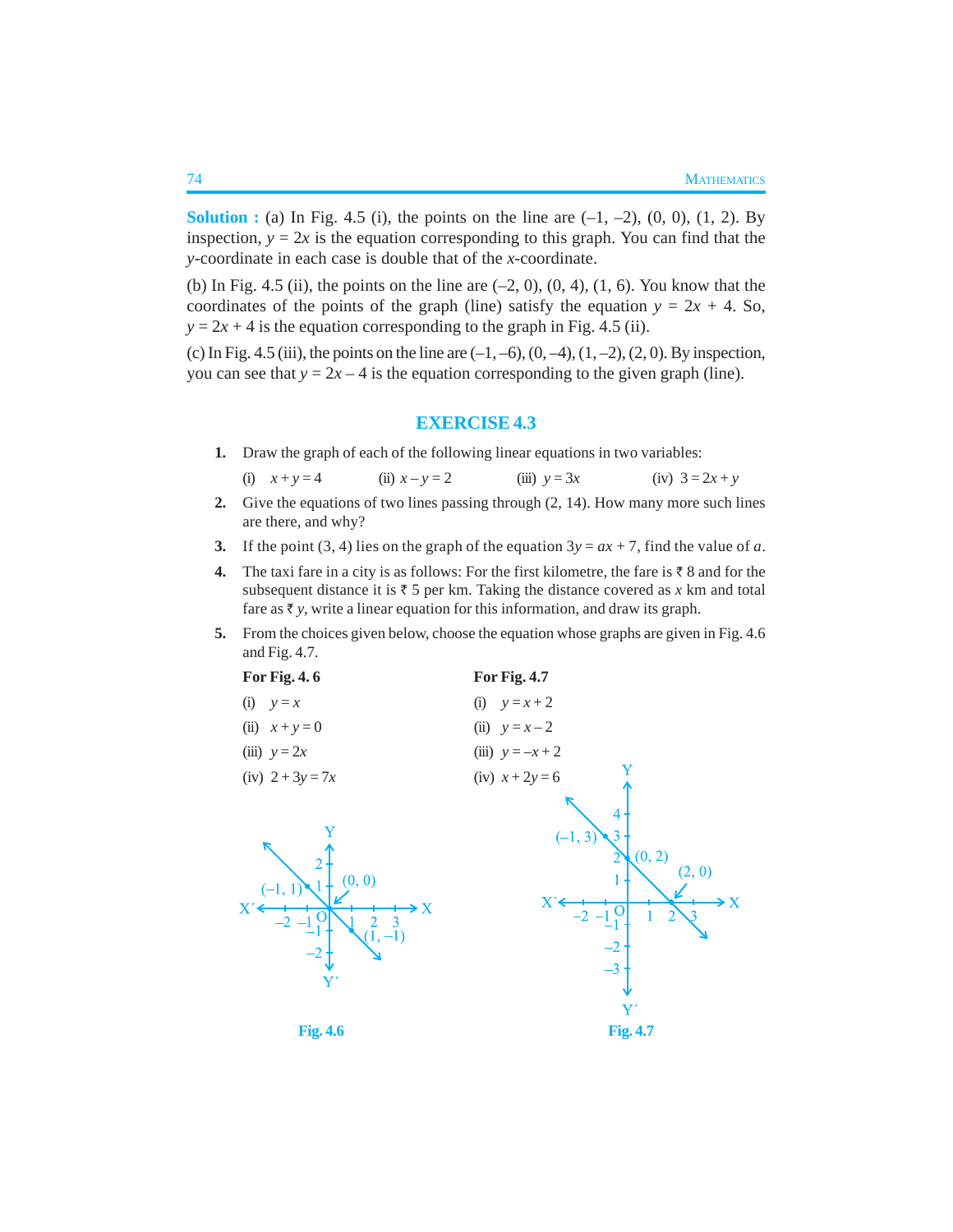**6.** If the work done by a body on application of a constant force is directly proportional to the distance travelled by the body, express this in the form of an equation in two variables and draw the graph of the same by taking the constant force as 5 units. Also read from the graph the work done when the distance travelled by the body is

 $(i)$  2 units  $(ii)$  0 unit

- **7.** Yamini and Fatima, two students of Class IX of a school, together contributed  $\bar{\tau}$  100 towards the Prime Minister's Relief Fund to help the earthquake victims. Write a linear equation which satisfies this data. (You may take their contributions as  $\bar{x}$  x and  $\bar{\tau}$  y.) Draw the graph of the same.
- **8.** In countries like USA and Canada, temperature is measured in Fahrenheit, whereas in countries like India, it is measured in Celsius. Here is a linear equation that converts Fahrenheit to Celsius:

$$
F = \left(\frac{9}{5}\right)C + 32
$$

- (i) Draw the graph of the linear equation above using Celsius for *x*-axis and Fahrenheit for *y*-axis.
- (ii) If the temperature is  $30^{\circ}$ C, what is the temperature in Fahrenheit?
- (iii) If the temperature is 95°F, what is the temperature in Celsius?
- (iv) If the temperature is  $0^{\circ}$ C, what is the temperature in Fahrenheit and if the temperature is 0°F, what is the temperature in Celsius?
- (v) Is there a temperature which is numerically the same in both Fahrenheit and Celsius? If yes, find it.

#### **4.5 Equations of Lines Parallel to the** *x***-axis and** *y***-axis**

You have studied how to write the coordinates of a given point in the Cartesian plane. Do you know where the points (2, 0), (–3, 0), (4, 0) and (*n*, 0), for any real number *n*, lie in the Cartesian plane? Yes, they all lie on the *x*-axis. But do you know why? Because on the *x*-axis, the *y*-coordinate of each point is 0. In fact, every point on the *x*-axis is of the form  $(x, 0)$ . Can you now guess the equation of the *x*-axis? It is given by  $y = 0$ . Note that  $y = 0$  can be expressed as  $0.x + 1.y = 0$ . Similarly, observe that the equation of the *y*-axis is given by  $x = 0$ .

Now, consider the equation  $x - 2 = 0$ . If this is treated as an equation in one variable *x* only, then it has the unique solution  $x = 2$ , which is a point on the number line. However, when treated as an equation in two variables, it can be expressed as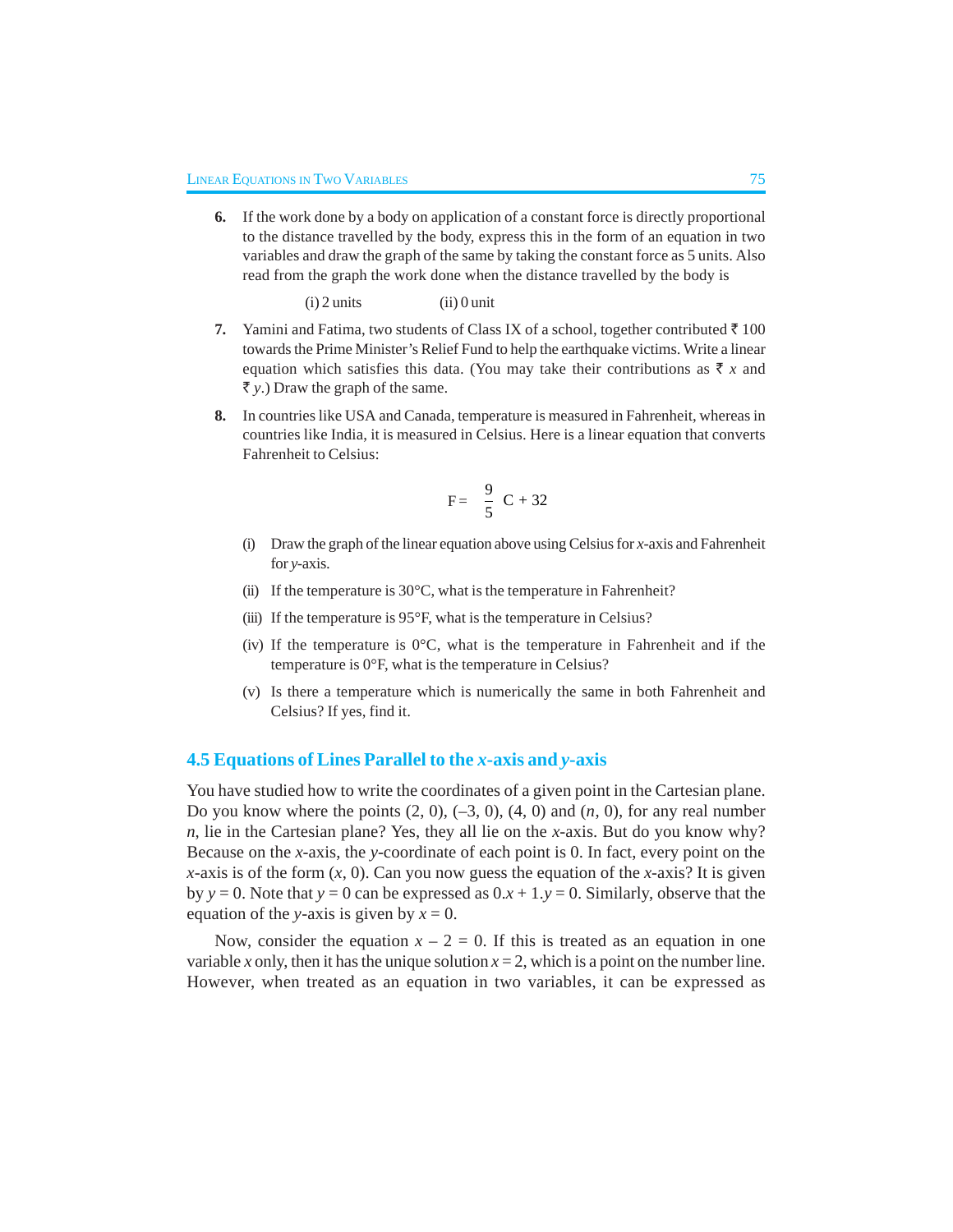$(2, 3)$ 

 $(2, 2)$ 

 $(2, 1)$  $(2, 0)$ 

 $(2,-1)$ 

Y

 $\overline{3}$ 

 $\overline{2}$ 

 $\mathbf{1}$ 

 $\overline{0}$  $-1$ 

 $-2$  $-3$ 

 $x + 0. y - 2 = 0$ . This has infinitely many solutions. In fact, they are all of the form  $(2, r)$ , where *r* is any real number. Also, you can check that every point of the form (2, *r*) is a solution of this equation. So as, an equation in two variables,  $x - 2 = 0$  is represented by the line AB in the graph in Fig. 4.8.

**Example 9 :** Solve the equation  $2x + 1 = x - 3$ , and represent the solution(s) on (i) the number line,

(ii) the Cartesian plane.

**Solution :** We solve  $2x + 1 = x - 3$ , to get

$$
2x - x = -3 - 1
$$
 Fig. 4.8  
i.e.,  $x = -4$ 

 $\mathbf{X}^{\prime}$ 

(i) The representation of the solution on the number line is shown in Fig. 4.9, where  $x = -4$  is treated as an equation in one variable.



(ii) We know that  $x = -4$  can be written as  $x + 0. y = -4$ 

which is a linear equation in the variables *x* and *y*. This is represented by a line. Now all the values of *y* are permissible because 0.*y* is always 0. However, *x* must satisfy the equation  $x = -4$ . Hence, two solutions of the given equation are  $x = -4$ ,  $y = 0$  and  $x = -4$ ,  $y = 2$ .

Note that the graph AB is a line parallel to the *y*-axis and at a distance of 4 units to the left of it (see Fig. 4.10).